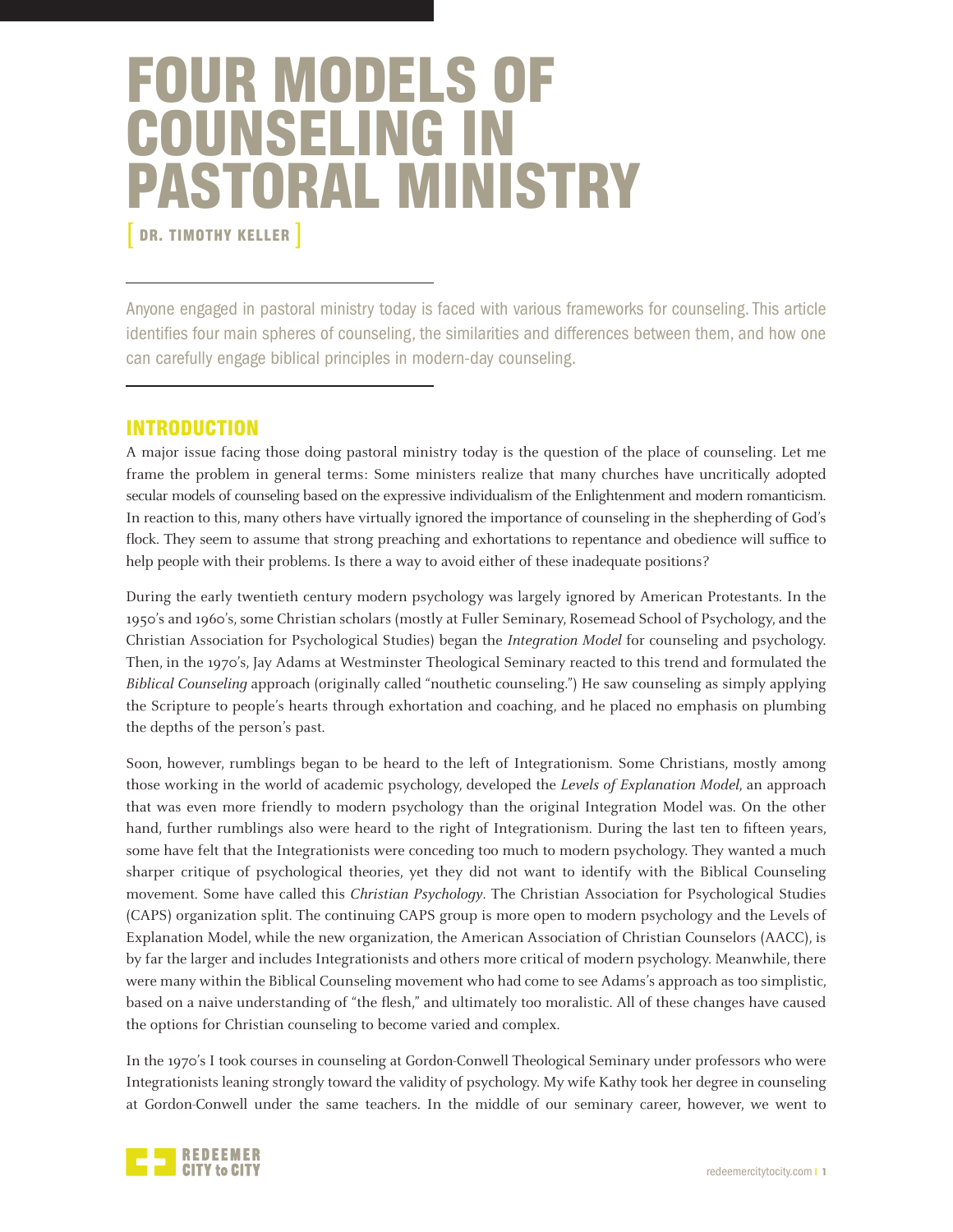Philadelphia and took an intensive course in advanced pastoral counseling from Jay Adams to get the other side. (Back then these two positions were the only options.) Adams made more sense to us than what we had received at Gordon-Conwell, and for my first nine years of ministry in which I had an extremely heavy counseling load I leaned on Adams's approach and material.

I began to notice, however, some limitations to his approach: it focuses almost exclusively on a person's behavior to the point of ignoring issues of the heart and motivation. During the 1980's when I taught at Westminster Theological Seminary I became personal friends with the younger counselors at the Christian Counseling and Educational Foundation (CCEF). These teachers and counselors were making revisions to Adams's counseling model. Meanwhile I was also close friends with Tremper Longman, whose associates Dan Allender and Larry Crabb were trying to mark out a position somewhat more open to psychology than Biblical Counseling but less open to it than Integrationism. They received rather strong critiques from CCEF.

I am not a teacher of counseling, nor have I written anything about it (except this paper!) So I hardly think of myself as having marked out some new, perfectly balanced position. Rather, I am a working pastor, and over the years I've had to ask myself, "In light of all these options and positions, what kind of counsel and counseling should I be giving to my people?" What follows is my answer to that question.

# UNDERSTANDING FOUR MODELS OF COUNSELING1

## 1. LEVELS OF EXPLANATION MODEL

**Affiliated groups:** Christian Association for Psychological Studies (CAPS); The Journal of Psychology and Christianity; Fuller Seminary School of Psychology

Basic premise: Psychology and biblical theology deal with different dimensions of human life, use different methods of study, ask different questions, and look at two different things. The Bible looks at the human spirit and relationship to God. Psychology looks at how the human brain functions, how people adapt and react to natural and social environments. Psychology and biblical theology, therefore, provide insights that are complementary and not contradictory to one another. They should be kept distinct. Psychology is a science that, when conducted properly, goes a long way to eliminate the biases of the researcher.

Bottom line: No real biblical critique of modern psychology.

Criticism: In actuality, modern psychology and biblical theology do look at many of the same things: motivations, suffering, abuse, anger, worry, fear, a desire for meaning in life, and so on. Thus, this view does not really take seriously the strength and comprehensiveness of the claims of either psychology or theology. The only possible way to hold that psychology and theology operate independently of one another at different "levels" is to support the view (ironically, a very specific theological view) that the soul and the spirit are two different things. The final result is that the Bible is not permitted access to parts of human life over which it claims authority.

The philosopher Alasdair MacIntyre has demonstrated that empirical science can only describe what is, never what people *ought to do.*<sup>2</sup> As soon as you move from description (is) to prescription (*ought*), you have moved out of the realm of science into the realm of morals, religion, and values. Science might prove, for example, that there is a biological basis for a certain kind of behavior, but it cannot prove that a person should resist the behavior or acquiesce to it. As soon as you move to *ought*, that is, to counseling, you are no longer a scientist.

Keep in mind that this approach, which tends to rankle Christians with a high view of the Bible, is mainly adhered to by Christian academics as a way to handle their research. It enables them to simply publish their research findings without having to submit them to a biblical critique. Most Christian counselors, even those very friendly to psychology, are more Integrationist.

<sup>1.</sup> The following is a summary of *Psychology and Christianity: Four Views*, eds. E. L. Johnson and S. L. Jones (Downers Grove, IL: InterVarsity Press, 2000), supplemented by my own observations. 2. Alasdair MacIntyre, *After Virtue: A Study in Moral Theory* (Notre Dame, Ind.: University of Notre Dame Press, 1984).

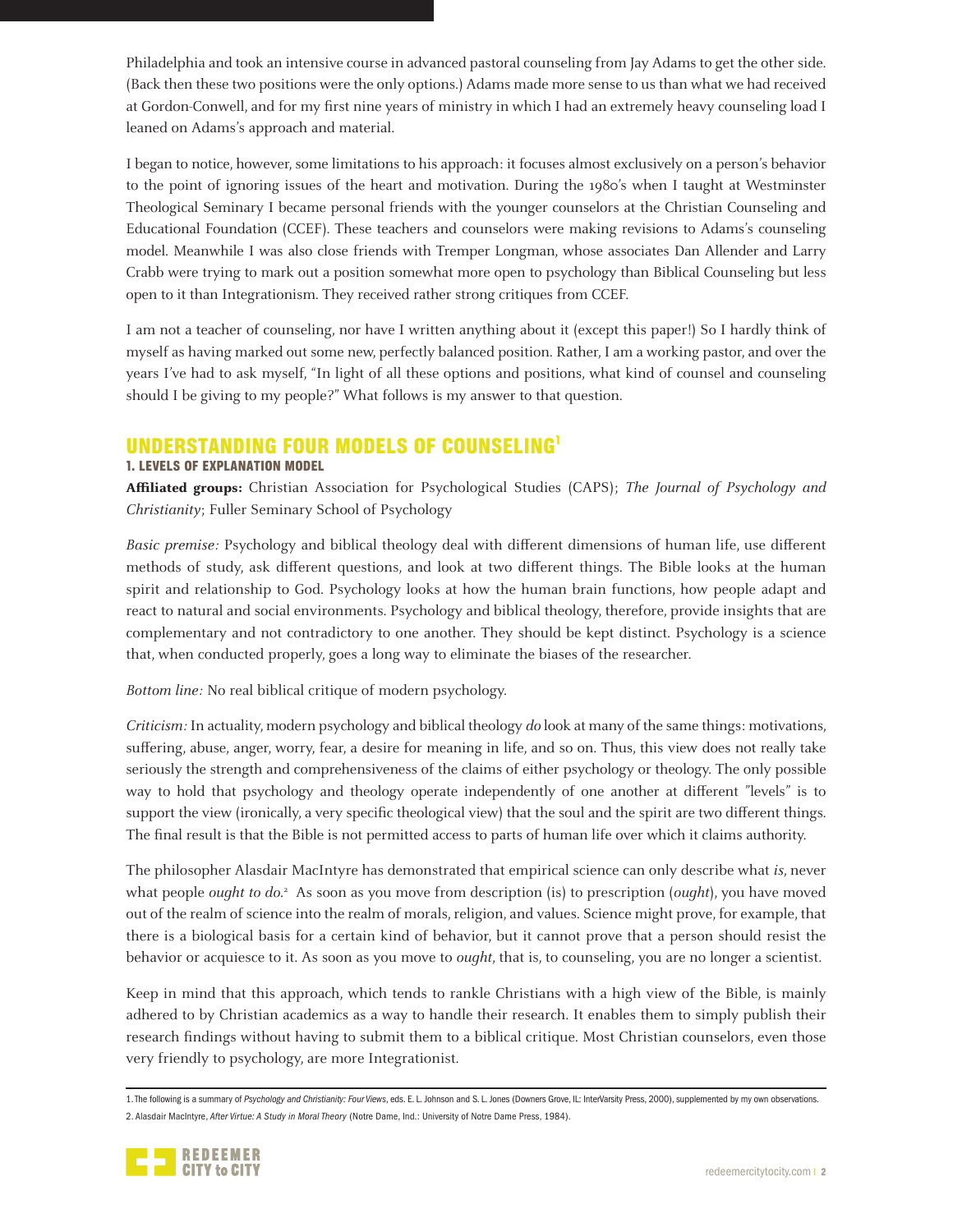#### 2. INTEGRATION MODEL

**Affiliated Groups:** Rosemead School of Psychology at Biola University, La Mirada, CA; American Association of Christian Counselors; Reformed Theological Seminary, Jackson, MS

Basic premise: Psychology and biblical theology are both looking at the same thing—human nature, what's gone wrong with it, and how it can be made right. But they are using two different tools to study human beings, "general revelation" (scientific observation) and "special revelation" (the will of God revealed in the Bible). Integrationists combine the insights of science with the insights of the Bible, and where the two conflict, they want to allow the Bible to hold sway. Thus in the Integration Model, unlike in the Levels of Explanation Model, the Bible is used to critique modern scientific psychology.

Bottom line: Provides some real biblical critique of modern psychology, but it can be rather inconsequential.

Criticism: This approach as stated—integrating psychology with the Bible—is simply too elastic. At one end of the spectrum it could mean simply supplementing a rather strong biblical approach with insights from psychology; at the other end it could mean adopting modern psychological counseling methods wholesale with just a sprinkling of supportive Bible references and prayer. It is no wonder that counseling associations based on this model have split. Counselors at opposite ends of the spectrum, both claiming to be Integrationist, could be extremely different in their approaches. In practical terms, the Integrationist counselor could use any psychological technique not directly ruled out by the Bible. So in the end it is important to realize that a counselor who says he or she is an Integrationist is not telling us much. That could mean almost anything.

#### 3. CHRISTIAN PSYCHOLOGY MODEL

**Affiliated Group:** Covenant Theological Seminary, St. Louis, MO

Basic premise: Counseling cannot be done with an eclectic grab bag of techniques and procedures. While everyone can gain insights for counseling from psychology, the real question is, "What is foundationally wrong with human beings and what will put them right?" The answer constitutes one's theory-narrative of human nature, which is what fundamentally controls one's counseling advice. The answer should come from biblical theology, since one's theory-narrative cannot be deduced from science. The Christian Psychology model understands that psychology is not an objective, empirical science but is theory laden; it proceeds from underlying philosophical and religious assumptions about human nature, and it tries to locate the ultimate problem with people in something other than sin. Christian Psychology, therefore, insists that counselors must have a strong biblical theory-narrative as their foundation. The Bible must critique psychology systemically at its theory-narrative level, not in a piecemeal way emphasizing specific psychological practices. Unlike the Biblical Counseling model, however, this approach leaves counselors free to incorporate psychological insights, especially from modern theory-narratives that come closer to a Christian understanding of creation, fall, and redemption. This view also—more than any of the others—looks to the past, to the church fathers and traditional "soul physicians," for insights.

Bottom line: A very strong critique of modern psychology, combined with a certain willingness to use psychological terms and techniques.

Criticism: The Biblical Counseling Model critiques this approach on the premise that it grants too much power to experts in counseling. The Biblical Counseling movement has always been an exercise in populism, a rebellion against the professionalization and elitism of psychology. Biblical Counseling contends that psychological insights and methods are tainted and warped by underlying false theory-narratives and worldviews; it dislikes using the terminology of modern psychology. But some of these differences may be mostly matters of temperament or judgment rather than major divergences based on principle.

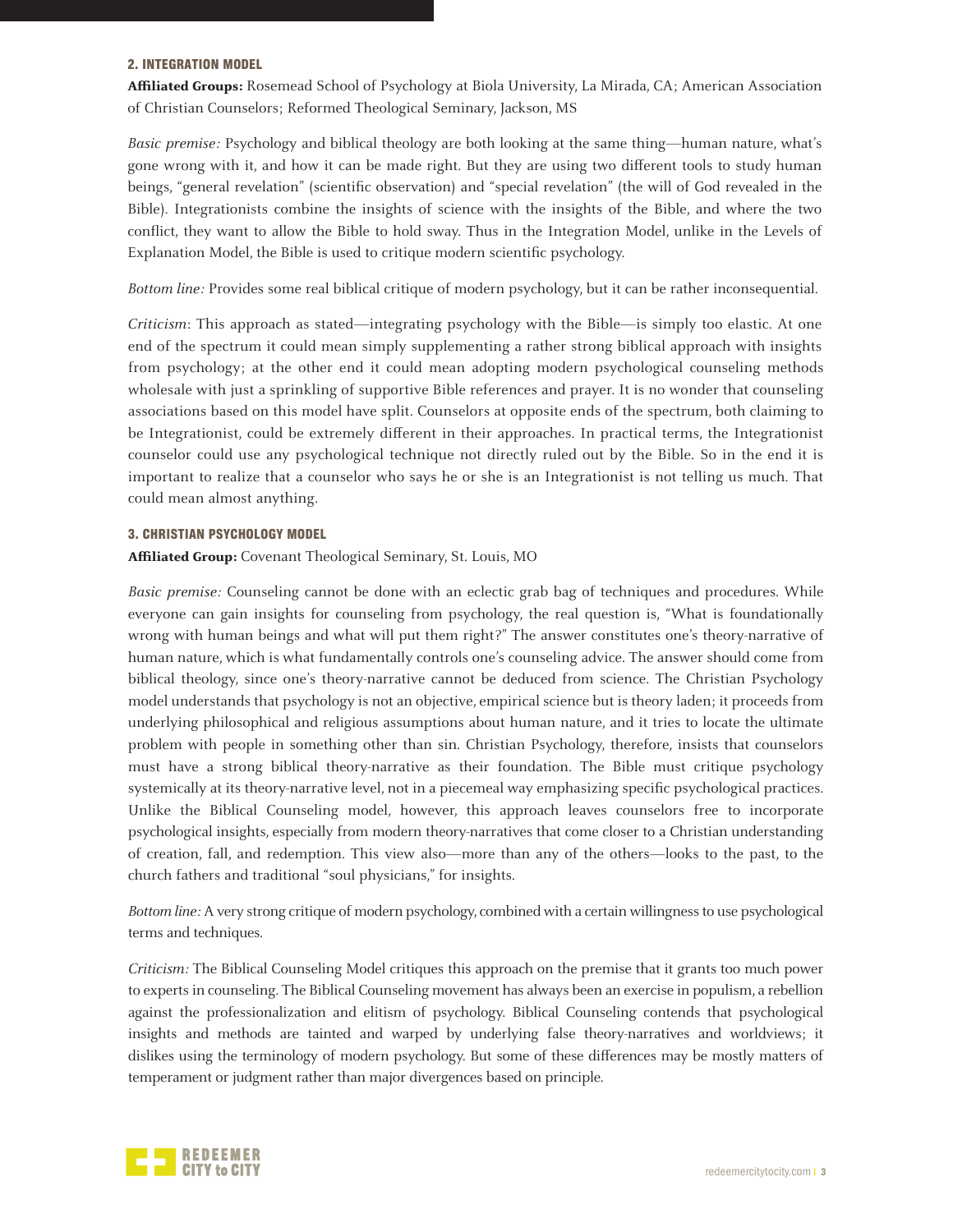#### 4. BIBLICAL COUNSELING MODEL

**Affiliated Groups:** National Association of Nouthetic Counselors (NANC); Christian Counseling and Educational Foundation (CCEF)

Basic premise: The Biblical Counseling movement is united by the conviction that modern psychology brings with it underlying, nonempirical, quasi-religious theory-narratives of human nature that don't fit with biblical revelation. Therefore, psychological insights should be used with extreme caution. The older approach, formulated by Jay Adams, put great emphasis on behavioral change and the adoption of patterns of biblical living. The newer generation has pointed out, gently but firmly, that this was basically a behavioral theory-narrative of human nature that ignored the heart and its motivations. The newer theory-narrative avoids making behavior the fundamental issue (as in behaviorism) or thinking (as in cognitive therapy) or emotions (as in psychodynamic object relations) or the will (as in existential humanistic psychology); rather, it emphasizes worship and faith. According to the Biblical Counseling model, our basic problem is that we worship and put our faith in lesser-god things. If this is the problem, neither simple acts of the will and right thinking (favored by more conservative counselors) nor loving relationships and emotional exploration (favored by more liberal counselors) will provide more than superficial help. The CCEF wing of the Biblical Counseling movement does incorporate insights from psychology but only very carefully. (For example, its understanding of idolatry and motivation is given some confirmation in Alfred Adler's psychology.)

Bottom line: This model represents the strongest critique of psychology and shows the least inclination to incorporate insights from that discipline.

Critique: The Biblical Counseling movement is somewhat divided, as noted above. Though the theory looks extremely attractive, it may be that it appeals to a certain kind of temperament, one that prefers exhortation to loving and listening. It is impossible to check the validity of the criticisms, but what is often said about counselors using this model is that they tend to do more confronting than comforting; they identify behavioral patterns rather than exploring deeper motivational issues and family background patterns; and they often use behavioral and cognitive therapy techniques anyway.

These criticisms are likely more applicable to hard-core factions of this movement than to more moderate practitioners. Still, the charge that Biblical Counseling therapists tend to simply call people to repent should be taken seriously. It may be that the practice of the movement in general is not nearly as nuanced as the articulate expressions of it. Many counselors in this tradition seem unwilling to explore the complex relationship between physiology and behavior—that is, a person with a real spiritual fear or anger problem may, at the same time, have a physiological makeup that greatly aggravates the problem. Many counselors in this tradition, though rightly speaking of "idols of the heart," underestimate how long and complex a process it is to disentangle the heart from those idols.

Summary: Because the Biblical Counseling Model and the Integrationist Model comprise such a wide spectrum of practice, it is helpful to map out the positions, noted below, from the most open to psychology to the least.



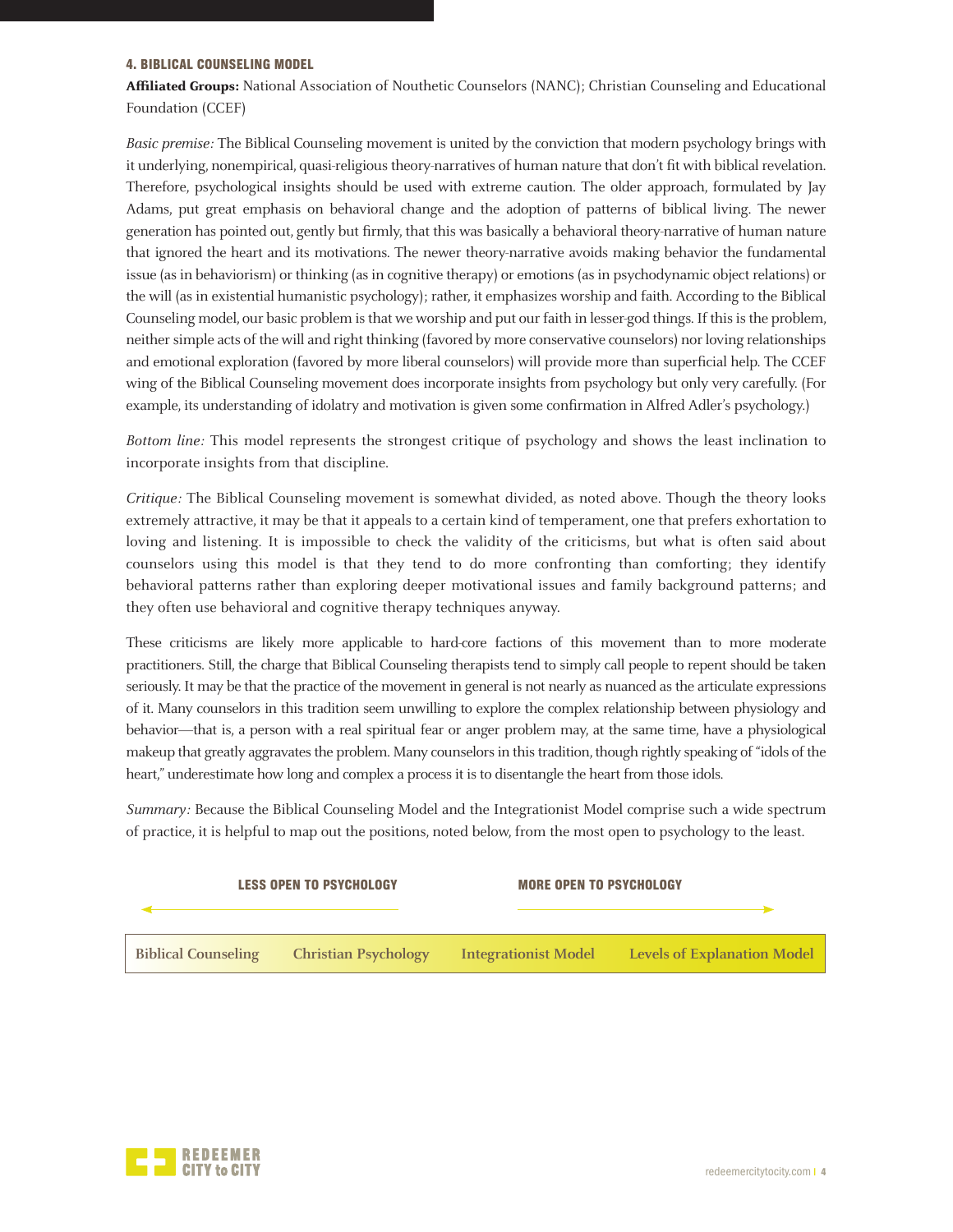## REFLECTIONS ON THE DIFFERENCES IN MODELS THE CONTROVERSY

Proponents of all four views agree, at least in theory, with the following statement: God gives us knowledge of human psychological problems not only through special revelation of the Bible but also through the general revelation of empirical observation. But while all four views incorporate this principle in theory, they apply it very differently in practice. At one end of the spectrum (Biblical Counseling), the insights of psychological research are seldom if ever used. At the other end of the spectrum (Levels of Explanation Model), the Bible is seen as irrelevant to most psychological problems. In theory everyone agrees that humans are both soul and body; but at one end of the spectrum, counseling problems are seldom seen as having medical or physical roots, while at the other end, medical and physical explanations are dominant.

What are we to make of all this? To what degree, if any, can one borrow or learn from modern psychological and counseling theories? Almost no one believes that secular therapies lack any wisdom and truth. But the exact relationship of Christian counseling to secular therapies is much debated.

The basic problem is that non-Christian counseling theories tend to take hold of one facet or one real problem area of human nature and turn it into the ultimate issue. Because they lack the comprehensive Christian worldview, which understands the problem of sin as infecting everything and understands the gift of grace as restoring everything, they fall into dualism. They see some parts of human nature as intrinsically bad or weak and other parts as intrinsically good. (Similarly, the Greeks saw the body as bad and the spirit as good; the Enlightenment saw the emotions as the lower animal nature, and reason and self-control as good.) So all psychological theories that are not Christian choose one part of human nature and make it the key to everything. Following are a few of the most common theory-narratives:

- **+** Cognitive-Behavioral. Problems are the result of wrong thinking and unwise behavior. The key is to reprogram one's thinking so as to get control of one's emotions.
- **+** Object-Relations. Problems are the result of inadequate love attachments in childhood. The key is to come to grips with one's past and the people who failed to love one well. Ignoring cognition, this approach stresses love, positive emotions, and relationships as the key to all healing.
- **+** Humanistic Psychology. Problems are the result of not taking personal responsibility. While the cognitive makes an idol out of the mind, and object-relations makes an idol out of emotions, the humanistic or existential approach makes an idol out of the will. The emphasis is on identifying one's needs and desires and taking responsibility to meet those needs.

Now what does this mean for a Christian? Each of these theories is inadequate as a system, and yet each one is partly right; because in the biblical theory-narrative the mind, will, and emotions are all rooted in the heart and all need to be addressed. Indeed, it sometimes happens that a field of psychology has focused so much on one aspect of human nature that it can provide interesting insights into that area. For example, cognitive therapy proposes some ways of analyzing one's self-talk that look uncannily like Puritan pastoral counseling!3 Cognitive therapy as a system, though, is really a form of Stoicism. It holds that if you control the thoughts, you get control of every other part of human nature. It basically ignores the deeper motivations of the heart. As a system it is a failure, but out of cognitive therapy come some tools that can help a counselee identify his or her self-talk during times of stress. It may be that a Christian counselor will want to use these self-talk tools to help the counselee see the way his or her heart has taken hold of a very unbiblical lie.

If Christians are able to engage in worldview analysis at the theory-narrative level, can they fruitfully make use of some insights and techniques of psychology? Yes. But my experience is that it is not as easy as Integrationists make it out to be, nor is it as impossible as some in Biblical Counseling have suggested.

<sup>3.</sup> See Thomas Brooks, *Precious Remedies Against Satan's Devices* (London, 1652).

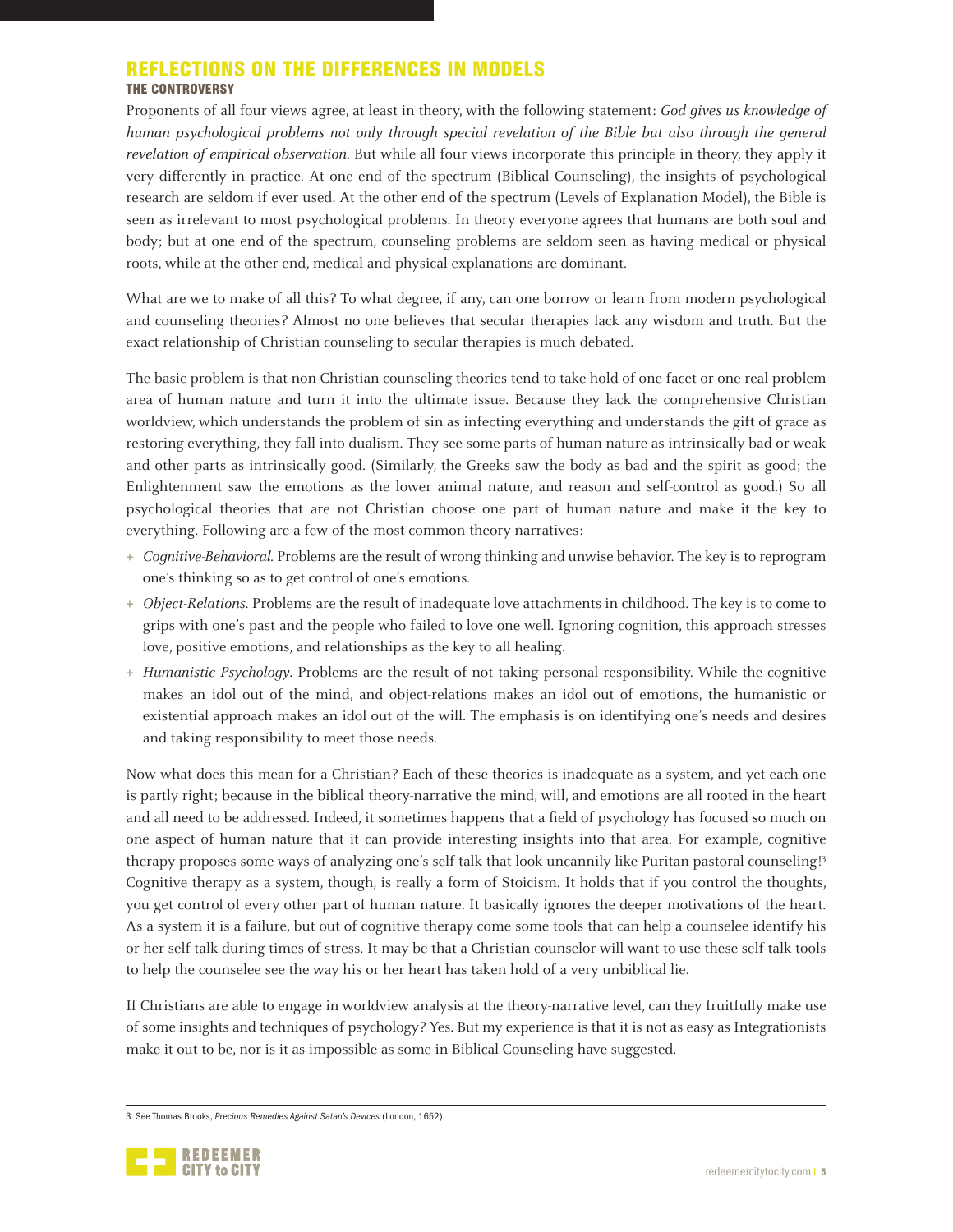#### A KEY AREA OF CONTROVERSY: EMOTIONS VERSUS BEHAVIOR

Within the church, books on pastoral care and counseling fall along a spectrum. At one end are those that put more emphasis on emotions and on the techniques of modern psychology (Integrationist and Levels of Explanation models). The root problem here is some form of low self-esteem, an insecurity and emptiness that comes from an inability to feel good or loved. The basic pastoral response is to show love, support, and acceptance, as well as to point to God's love. The emphasis is on the feelings, and the counseling process focuses on emotional issues.

At the other end are those that put more emphasis on repentance and obedience and therefore give very little credence to the techniques of psychology (Biblical Counseling and Christian Psychology). The root problem here is some form of failure to live life God's way, which produces insecurity, emptiness, fear, or anger. The basic pastoral response is to call the person to repentance, faith, and obedience, especially at the points where they are failing. The emphasis is one's actions, and all counseling is focused on behavioral issues.

#### **The Dangers of the More Psychological Approach**

Following are two reasons why the more psychological approach is fraught with danger.

Epistemological Issue: Theory versus Common Sense. People at the psychological end of the spectrum believe that many of the conclusions of psychological research should be accepted and adopted by Christians. Compared to those at the Biblical Counseling / Christian Psychology end of the spectrum, they do not put as much stress on how theory-laden and commitment-driven the nature of all knowledge is. This is a very big subject, and I can't begin to tackle it here. But in many ways this is the old "presuppositionalist versus evidentialist" controversy in apologetics played out in the arena of psychology. Basically, those more friendly to psychology still practice something like "common sense realism," a form of epistemology from the Scottish Enlightenment that was quite influential during the nineteenth and early twentieth centuries.4 The Levels of Explanation Model and Integration Model propose that common sense makes human beings capable of perceiving data without bias. In general, however, common sense realism as an epistemology has by now been largely rejected across the spectrum by both Christian and non-Christian thinkers and philosophers. The myth of the purely neutral, objective scientist has been shattered. Skepticism of the scientific purity of psychology has been on the rise for a long time, and not just because of Christian critiques; it originally arose out of critiques from feminists, Marxists, and many others.

Alasdair MacIntyre has demonstrated the impossibility of neutral scientific psychology. His famous example is the question "Is this a good hammer or not?" Now there is no way to answer the question unless you answer a prior question, "What is a hammer made for?" A person from Mars, who has no idea what a hammer is made for, cannot assess its goodness or badness without learning what it was designed to do—that is, its purpose. Hammers are very bad for doing surgery. But they are very good for pounding nails into wood. So you can find out many things about a hammer, such as its chemical constituents, weight, and length; but you can't evaluate whether it is good or bad without knowing its purpose.

Now turn to counseling. There is no way to determine what a person ought to do, whether behavior is good or bad, unless we know for what purpose a person was made. Is the purpose of the human being to glorify God, pursue individual freedom, or promote honor within his or her family? Each of these examples presumes a distinctive worldview. Science cannot answer the question of human purpose; therefore it cannot by itself provide advice about what people ought to do.

Consider this example. Secular psychologies generally assume that people should be individually free to choose for themselves the life they want to live. That assumes the secular view of the world: that we were not created, we just evolved; therefore there is no purpose for which we were created. We are free to determine our purpose for ourselves. But can this psychology be proven by empirical science? Of course not; it is a faith assumption.

<sup>4.</sup> See David G. Myers's response to David Powlison on page 228 of *Psychology and Christianity: Four Views*, where he actually insists, "But some research findings do jolt our common sense."

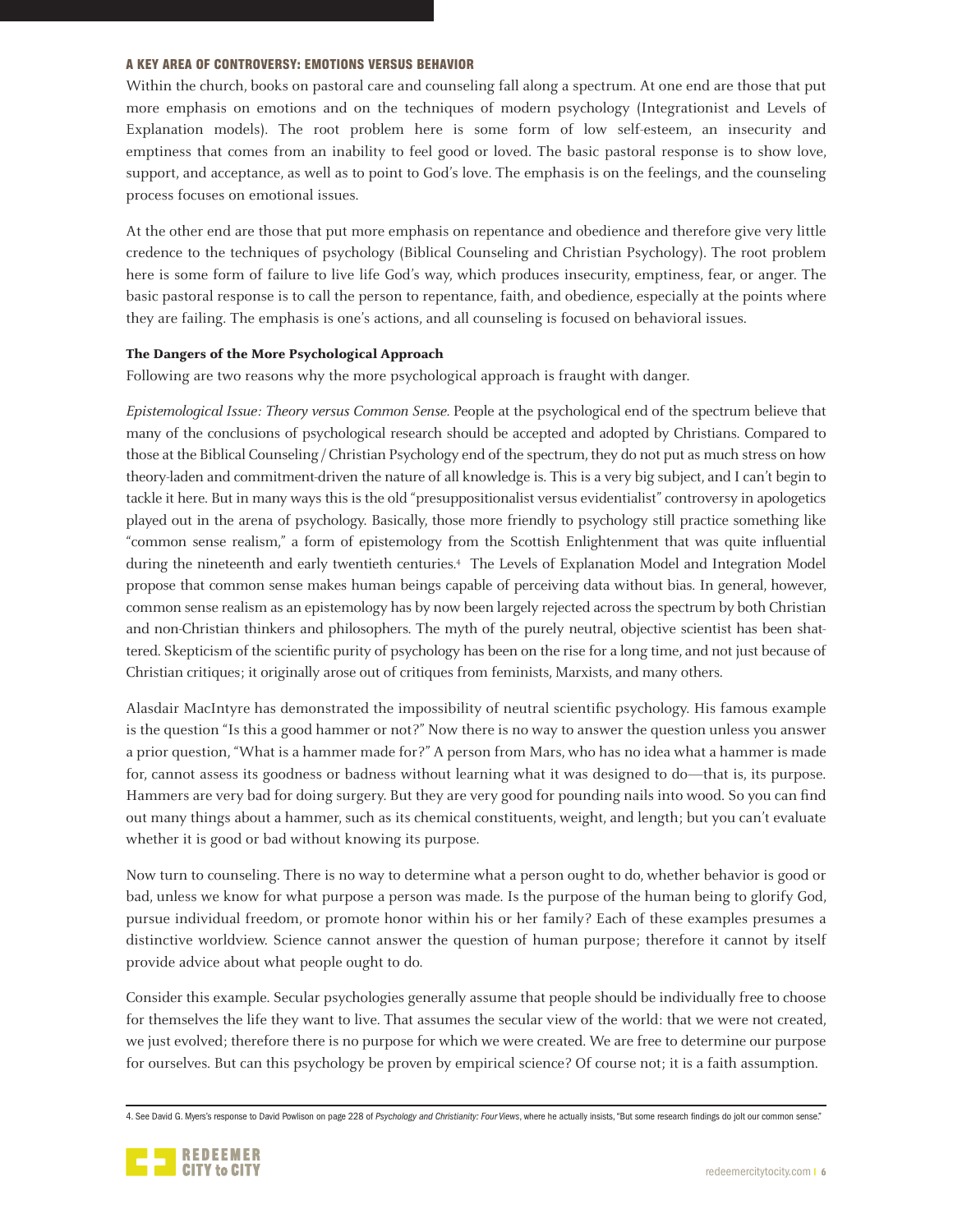Traditional cultures assume that our purpose in life is to honor our families and fulfill our roles within the family structure; Christianity says our purpose in life is to honor God. MacIntyre is right: there is no objective, scientific counseling approach. The minute you say, "This way of thinking, feeling, behaving, choosing is *better* than that one," you are bringing a faith-held worldview to bear on the counselee's problem. Even the most nondirective counseling approaches, then, are actually quite directive. They assume the old humanistic belief that people have the inner resources to solve their own problems.

Here is another example. In one of his books, David Myers says scientific research shows a biological basis for homosexuality.<sup>5</sup> This would lead to the conclusion that it may be acceptable for a Christian, if his same-sex attraction is biological, to be homosexual. But the case can be made that substance-addictive behavior also has a biological basis, yet modern psychology insists that counselees resist addiction. Why the difference? The secular counselor would probably say that addictive behavior harms people but homosexual behavior does not. But wait a moment: Here is a definition of *harm* that precludes the spiritual, that assumes we are not created to serve God. Humanistic secular psychology, then, is filled with assumptions about the purpose of human beings that are not empirically provable; it is thus a faith-based worldview that is different than most other worldviews (Christian, Confucian, Buddhist, Greek dualistic, and many others). Why should this worldview and its assumptions about the human telos be privileged over all others? Many people would still prefer to view psychology as an objectively neutral science, but we see that such is not the case.

Theological Issue: Soul versus Spirit. There is a view of human nature, sometimes called the tripartite view of man, that makes a distinction between the soul and the spirit. The soul is defined as our emotions and temperament, while the spirit is defined as our faith and commitments. This view was very popular in the Keswick stream of twentieth-century Christianity, which emphasized the higher life that was possible if one "lived out of one's spirit" instead of "out of one's soul." Watchman Nee books such as The Release of the Spirit were built on this distinction. In such a view it is possible to be spiritually healthy but have many emotional problems requiring psychological treatment. Spiritual nurture (Bible study, prayer, worship, and confession) would be a separate discipline from psychological treatment (providing insight into difficult emotions and gaining freedom from one's past, and so on).

Sociological Issue: Individual versus Corporate. Normally we think of pastoral care as a private, one-on-one encounter between a pastor and an individual. But while one-on-one ministry is important, it will not be effective unless the corporate aspects of church ministry have been created to be pastoral in their impact and allow individual care to take place. Many ministers rightly perceive the main cause of personal problems apart from physiologically caused problems—to be sin. They tend to be wary of forms of counseling, such as psychodynamic psychology or family therapy, in which a person's problems are traced back to childhood experiences and which remove responsibility from the counselee. But we overreact when we tacitly or consciously imply that people will improve only through their individual interactions with the pastor or through their personal actions of repentance. The Bible recognizes corporate responsibility in some degree. For example, in Joshua 7 Achan's entire family was punished for his individual disobedience.

We are not merely the products of our own choices. What is done to us (in our relationships) and what is done in our presence (our most formative models) bear much of the responsibility for who we are. Our most seminal early choices were responses to actions done to us and before us by our family members, early peers, and even neighbors. Therefore evil character flaws (such as Achan's) do not develop strictly through discrete individual choices. The family and community of a grossly wicked person must bear some responsibility. Interestingly, this was intuitively understood by the American public after the school massacre at Columbine High School in 1999. In our much more individualistic society, no one can legally prosecute the parents of the murderers for the deaths if they did not know about their children's plans. But many people believe them to bear some

<sup>5 .</sup>David G. Myers, *Exploring Psychology* (New York: Macmillan, 2004), 368.

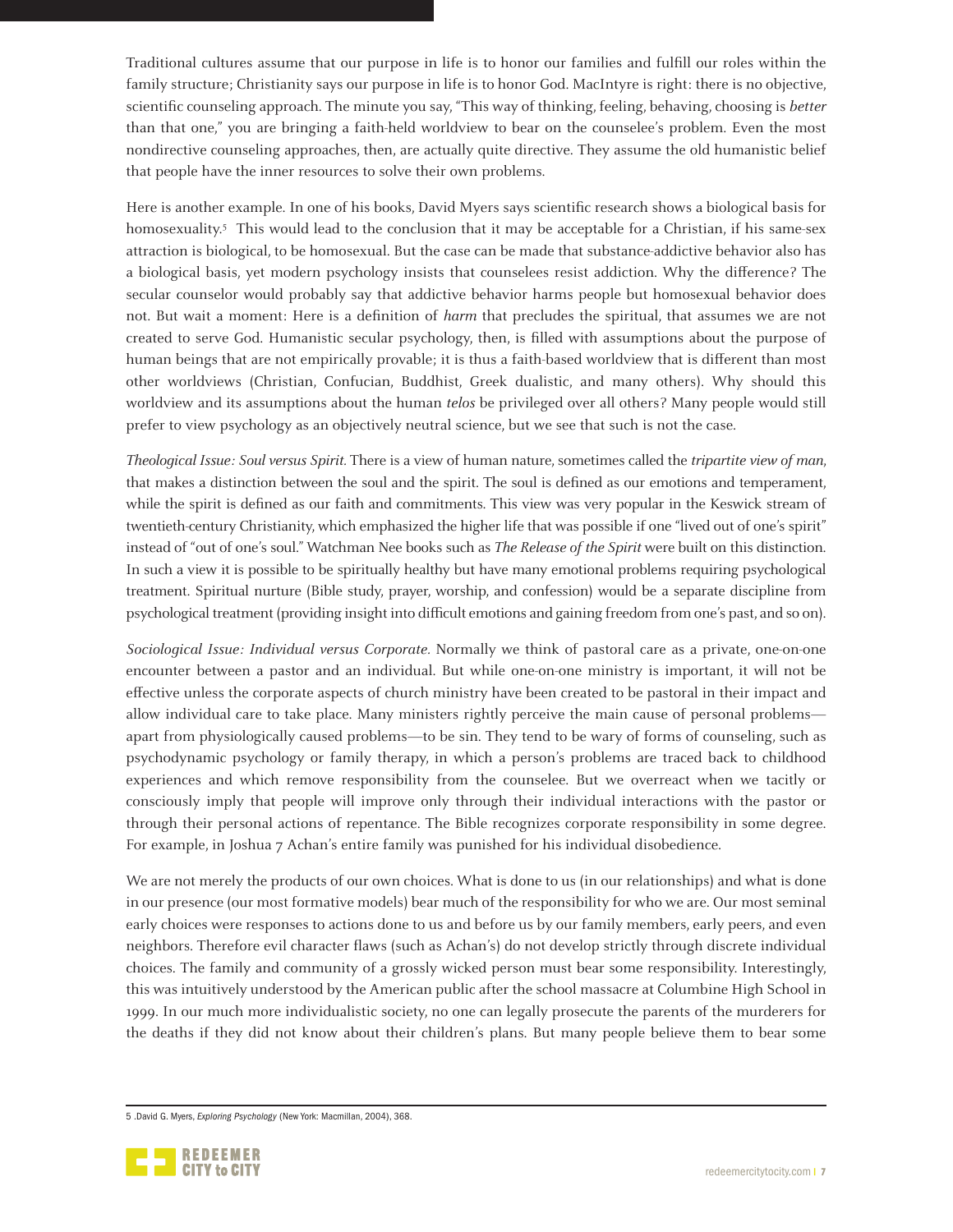responsibility. This demonstrates a deeply rooted belief in corporate responsibility even in our extremely individualistic society.

The Bible, however, shows a much greater consciousness of this than we have in the modern West. God's covenant with families (Deut. 6), God's condemnation of the nation that neglects its poor (Isa. 58), and even the very doctrine of righteousness by faith assume a level of corporate responsibility not recognized in the contemporary Western worldview.

What is the implication for pastoral care? Many Biblical Counseling advocates insist that the counselee primarily needs repentance and faith. In many cases these may be all that is needed. But such insistence may be a form of Western individualism. We became who we are not simply through sin done by us but also through sin done *against* us and *around* us. (That is, our parents' behavior served as powerful modeling to us, even when they weren't interacting with us.) So why would we get better simply through individual actions and choices? Or why would we get better through a single good relationship with a counselor? To put it crassly, if we got screwed up in a community, we will be healed only by being immersed in a community that models and provides relationships of truth and love.

Psychodynamic psychology can be very irritating. In its more popular form it says, "Your problems are a result of low self-esteem, because your parents didn't love you. You must realize your value and worth." But in some ways isn't this an acknowledgement that we are the product of bad community and that only in good community can we be healed? We must beware of giving people the impression that through individual repentance for sin they should be able to undo their personal problems. Obviously, we should not go to the other unbiblical extreme of refusing to acknowledge personal responsibility for sinful behavior as well. But in ordinary pastoral practice, it will be as important to build great community as to become skilled in personal counseling.

## THE PROBLEMS WITH THE "ANTIPSYCHOLOGICAL" APPROACH

Despite all the problems associated with an emphasis on psychology, those who are the most opposed to the use of modern psychology often make other mistakes in pastoral care, and the mistakes have serious repercussions.

**The moralistic mistake**. As we have seen, the psychological approach tends to say the foundational problem is in the emotions (a lack of love) and the main solution is to build up self-esteem. In reaction to this, many Biblical counselors stress obedience. Often they talk a lot about repentance, but they usually mean setting the will against wrong behavior and on right behavior. Practically speaking, this pastoral approach tends to say the foundational problem is in the will (a lack of obedience). Then the main solution is to stop disobeying God and start obeying.

This approach is not gospel-oriented and is therefore too shallow. Eventually counselees will find that their problems do not go away simply by the exercise of willpower. This approach defines "spiritual nurture" too narrowly, which can lead one to conclude, "I'm OK spiritually; it must be my emotions." But as Augustine, Jonathan Edwards, and others have shown us, spiritual health includes emotional health. You can be doing the right things all for the wrong reasons and motives.

As I have noted, many Christian counselors have identified "the flesh" as the physical body habituated to sinful behavior; they advise self-discipline, rehabituating the body to patterns of right, biblical behavior. This can lead counselors to ignore the counselee's past, his or her emotions and motivations of the heart. Such an understanding of the flesh is not supported by biblical exegesis.

It is one thing to believe the gospel; it is another thing to be affected in the deepest parts of our heart by the gospel. It takes years for the gospel to sink in and govern our thinking. When it finally happens, it produces the fruit of the Spirit—love, joy, peace, patience, self-control (cf. Gal. 5:16-26). If we understand the fruit of the Spirit to be the definition of "spiritual health," we wouldn't need to invent the category of emotional health.

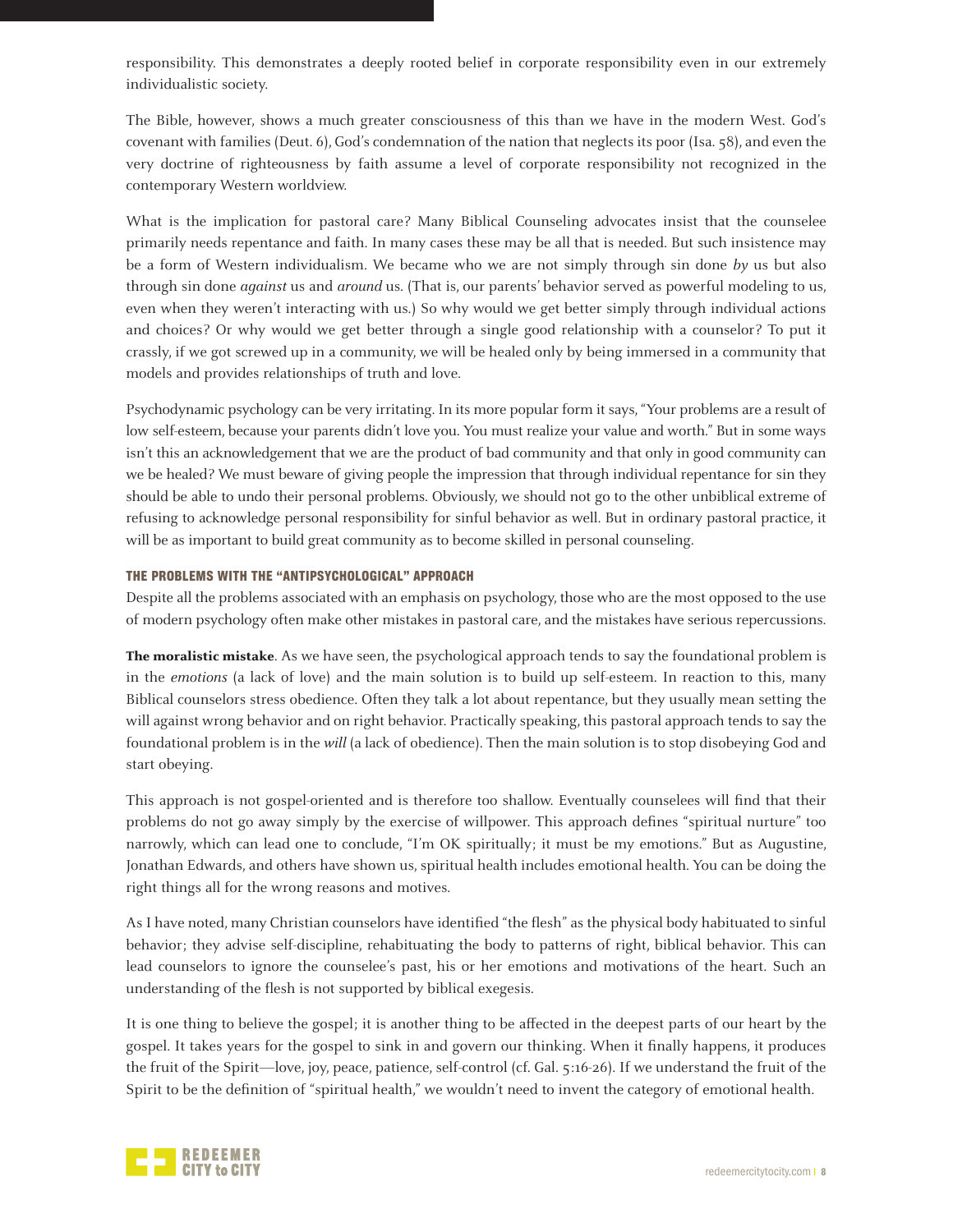Of course, the ultimate key to a changed heart is repentance, but not repentance understood simply as the setting of the will against superficial behavior patterns. Repentance that changes the heart is repentance for unbelief, for self-salvation strategies underlying everything we do, for a lack of joy in Jesus. Repentance for a lack of joy in Jesus is not something we can adopt with a snap of the fingers.

**The individualistic mistake.** As mentioned under "Sociological Issue," above, it is common to define all problems as individual-centric issues requiring solutions involving individual repentance, decisions, and actions. But we are not the product of only our own isolated choices and thus cannot be fixed simply through our own choices. Antipsychological theorists may dismiss the importance of understanding family history and dynamics, but that may be a Western individualistic mistake. The Bible shows God dealing with people as families, not just as individuals. So understanding one's family background is often very critical to understanding the idols of the heart. Further, friendship and community are important vehicles for God's Spirit to work in us. We can't fix the effects of a belittling, abusive parent without entering into healthy relationships. Many underestimate the pastoral importance of fellowship and community in which people get spiritually formed, supported, and shepherded.

**The spiritually simplistic mistake.** Another common error is to neglect the importance of physical factors in one's relationship to God and others. While we can't fall into the reductionism of believing all problems are chemically based and require medication, we also cannot fall into the reductionism of believing all problems are simply a matter of lacking spiritual disciplines. Schizophrenia, bipolar depression, and a host of other psychological problems are rooted in physiological problems that call for medical treatment, not simple talk therapy.

#### THE EVER-ELUSIVE "BALANCED" APPROACH

The basic problem with all the above-mentioned counseling methods is the tendency to locate the basic problem in some part of the human body. The four models show the wide range of counseling theories; some consider the emotions to be the "real you," while others see the will and mind as the "real you" and the emotions as peripheral. But there is serious peril in elevating any one part of human nature as more important than the rest. Consider the following:

Sin ... attaches itself to [every good] created thing like a parasite. The great danger is to always single out some aspect of God's good creation and identify it, rather than the alien intrusion of sin, as the villain. Such an error conceives the good-evil dichotomy as intrinsic to the creation itself . . . [as] something in the good creation is identified as [the source] of evil. In the course of history, this "something" has been variously identified as . . . the body and its passions (Plato and much of Greek philosophy), as culture in distinction from nature (Rousseau and Romanticism), as authority figures in society and family (psychodynamic psychology), as economic forces (Marx), as technology and management (Heidegger and existentialists). . . . As far as I can tell, the Bible is unique in its rejection of all attempts to either demonize some part of creation as the root of our problems or idolize some part of creation as the solution. All other religions, philosophies, and worldviews in one way or another fall into the trap of [idolatry]—of failing to keep creation and fall distinct. And this trap is an ever-present danger for Christians [as well].<sup>6</sup>

Every ideology tends to make an idol out of something as the solution. What I have been calling the "psychologistic" approach makes an idol out of emotions, but there is definitely a "moralistic" approach that makes an idol out of human will and obedience. What, then, is the right way to go? It is too easy in an article like this to construct a wonderful approach that seems perfectly balanced as compared to the alternatives listed; it is another thing to actually practice it. The right approach is to say, The foundational problem is in the worship of wrong things. The main solution is to worship the true God with all your being.

<sup>6.</sup> Albert M. Wolters, *Creation Regained: Biblical Basis for Reformational Worldview* (Grand Rapids, Mich.: Eerdmans, 2005).